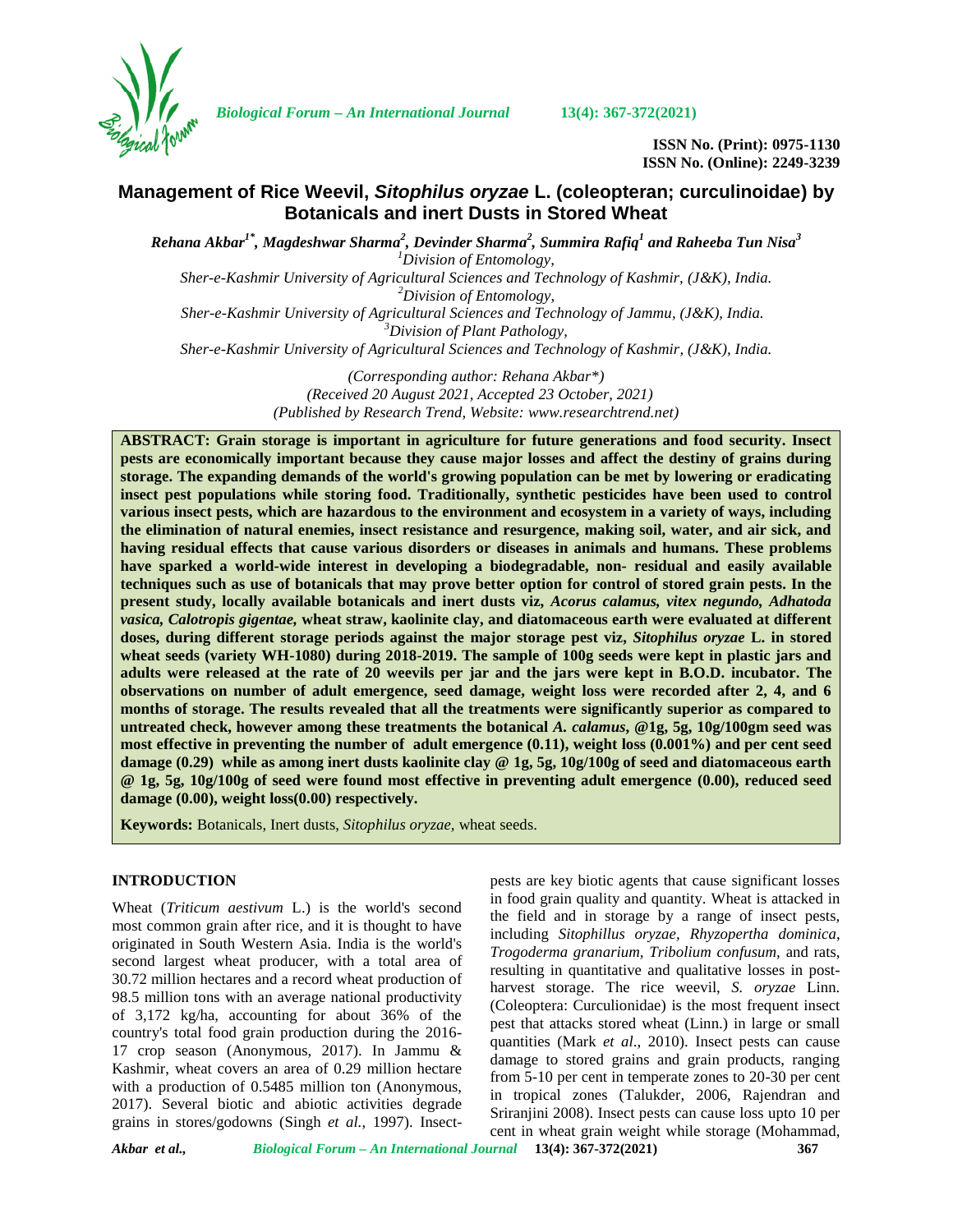2000). According to Rajashekar *et al*., (2010), numerous stored grain insect pests in India harm roughly 20-25 per cent of the entire food grain output (250 million tons). It has been estimated that storage pests destroyed over 96 million tons of cereal grains and if this could be saved, it would have been enough for 375 million people for one entire year (Dobrovsky, 1965).

*Sitophilus oryzae* (L.) (Coleoptera: Curculionidae), is a major and destructive pest of wheat and other crops (Hatami *et al.,* 2011). It causes considerable losses in both quantity and quality of stored food grain all over the world. (Arannilewa *et al.,* 2002). It's a grain-boring insect that feeds on stored grains. Adult weevils dig circular holes in the grain and consume largely the endosperm, reducing carbohydrate content, whilst larvae preferentially feed on the grain germ, consuming a significant quantity of protein and vitamins. To address these issues, a variety of approaches were used, synthetic pesticides and phosphine gas are commonly used nowadays throughout the world to control stored grain insect pests of wheat (Anwar *et al.*, 2003). Several laboratories around the world are conducting research to find environmentally friendly alternatives (Silhacek and Murphy, 2006). In Australia, India, and other nations, phosphine resistance is so high that it causes control failures (Mau *et al*., 2012; Ali *et al*, 2013). Although chemical insecticides are effective, such as use of deltamethrin (Decis 2.5 WP; 40 mg/kg) (Mishra and Panday 2014), malation and fenvelerate (Singh *et al.,* 1998) against rice weevil, also use of aluminum phosphide and other fumigants resulted in issues such as residual toxicity, pollution, and detrimental impacts on food and humans in addition to rising costs (Lu and Wu, 2010). However, chemicals being costly and hazards to the environment, there is a need of alternative control strategies that will be cost effective and safer to environment. One of the eco-friendly and economic approaches, to keep the stored food grains free from insect attack is the use of the plant powders as grain protectants. According to reports from all over the world, when mixed with stored grains, plant leaf, bark, seed powder, or oil extracts inhibit oviposition of stored grain pests, suppress their adult emergence and in turn reducing seed damage (Tripathi *et al,* 2009). Plant products are known to have many advantages, as they are safe to environment and consumer. Inability of the insect pest to develop resistance against them is an added advantage. Moreover, it can be easily produced by the farmers as they are less expensive, safe and amenable to apply. In this context, we conducted the study to know the potency of some locally available botanicals and inert dusts for management of rice weevil.

### **MATERIALS AND METHODS**

**Establishment of culture of** *S. oryzae.* For stock culture of test insect, Rice weevil, (*S*. *oryzae* L.) was reared in the laboratory at 28±1°C temperature. The sound and healthy wheat seeds were used as culture material and these seeds were cleaned and sieved to remove the fractions of seed or insects if any**.** Later, the wheat seeds were sun dried and then these seeds were freezed at minus 20°C for 72 hours to make it free from insect infestations. Plastic jar of two liter capacity was selected to maintain the main rice weevil culture so that to carry out further experiments. Adult weevils were collected from Indian Grain Storage Management and Research Institute (IGMRI), Hapur. The jar was first cleaned properly and later filled with healthy wheat seeds. After that 60 pairs of adult weevils were transferred into the plastic jar by using brush and the mouth of the jar was covered with moist muslin cloth and the muslin cloth was tightened with rubber bands to avoid the weevils to come out of the jar. After that the culture was maintained at a temperature of 28±1°C and 70±5 per cent relative humidity in Biological Oxygen Demand (BOD) incubator.

**Use of botanicals and inert dusts.** The botanicals were collected locally from university campus SKUAST–J chatha, such as *Acorus calamus* rhizomes, fresh leaves of *Vitex negundo*, leaves of *Adhatoda vasica*, and leaves of *Calotropis gigantean*. Later the collected rhizomes of *A. calamus* were cleaned and washed with tap water and made into small bits after that these bits were separated on chart papers for drying under shade. Leaves of *V. negundo* ,leaves of *A. vasica*, and leaves of *C. gigantea* were washed with tap water to remove the dirt, then spread on Chart papers and dried for 10- 20 days in a well ventilated area at room temperature and after that powders of these botanicals were prepared by grinding in a mixer cum grinder . The inert dusts *viz,* kaolinite clay and diatomaceous earth were brought from market and wheat straw was collected from the agronomy field and grinded in mixer cum grinder to made powder.

**Procedure:** To evaluate the efficacy of different grain protectants collected from locally available sources against *S. oryzae* infesting wheat in stored condition, 100 grams of wheat seeds were taken in 250 gm plastic jars and weighed by using weighing balance and then required quantities of *A. calamus, V. negundo, A. vasica*, *C. gigantean*, Kaolinite clay, Diatomaceous earth and wheat straw were added to the respective jars and mixed thoroughly by shaking the jars. After that 20 freshly emerged weevils from main stock culture were released in the plastic jars and the mouth of jars were covered with muslin cloth and the muslin cloth was tightened with rubber bands to avoid coming out of weevils from the jars and then the treated jars were kept in B.O.D. incubator for 2, 4 and 6 months and the following observations were recorded.

**Adult emergence.** The emergence of weevils was recorded on the basis of number of live and dead insects of *S. oryzae* in each plastic jar. For this the material from each jar was separated on a white chart and the newly emerged weevils coming out from the material were counted and removed to check further breeding.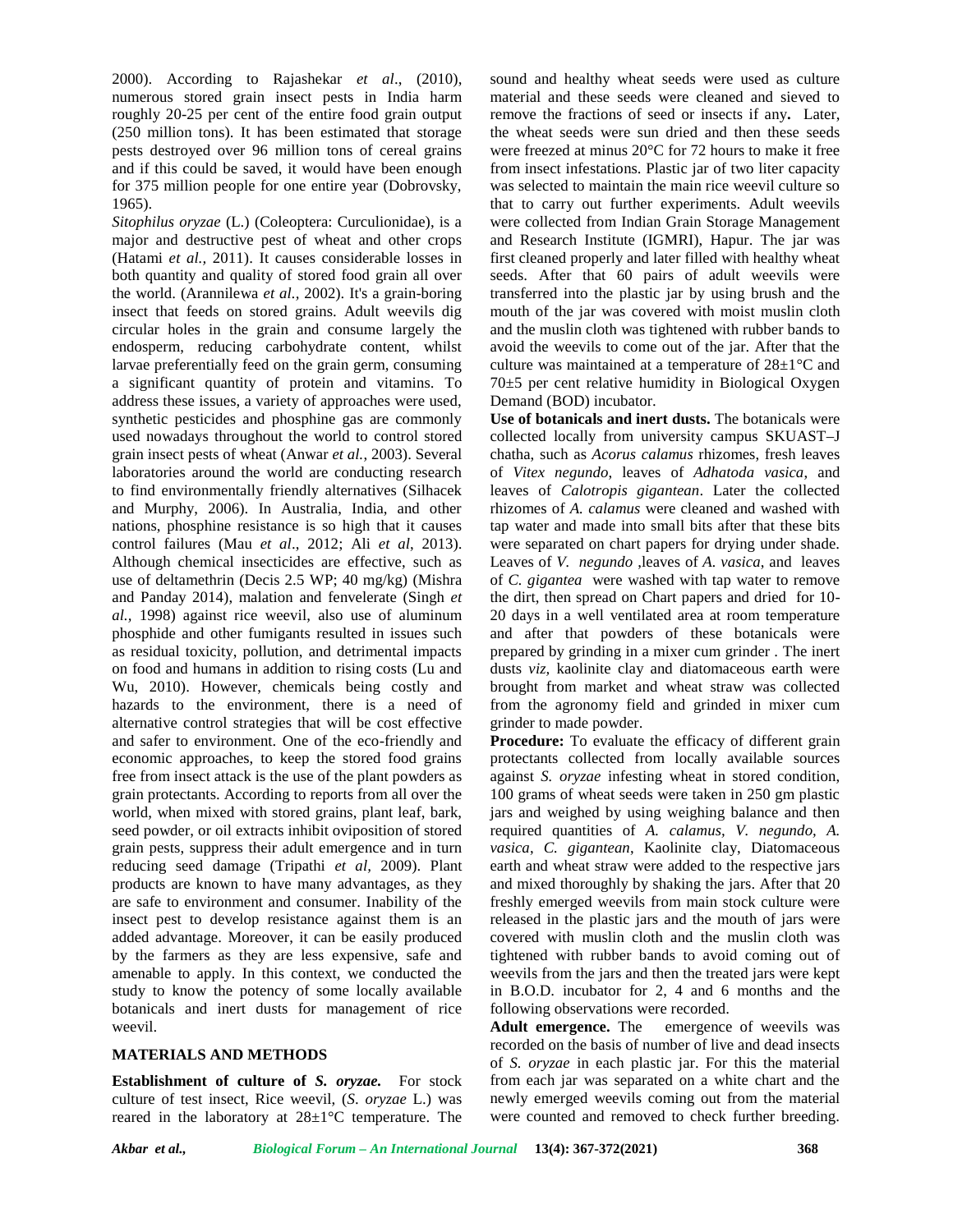The seeds were examined after two, four and six months of storage.

**Per cent seed damage and weight loss.** The seed damage in each plastic jar was observed as per experimental schedule. The loss in weight was obtained after removing all insect stages and frass. The per cent seed damage and weight loss were calculated by using the formula given by Gwinner *et al*., (1996). The seeds were examined after two, four and<br>months of storage.<br>**Per cent seed damage and weight loss.** The<br>damage in each plastic jar was observed as<br>experimental schedule. The loss in weight was obta<br>after removing all i seeds were examined after two, four<br>ths of storage.<br>**cent seed damage and weight loss.** I<br>age in each plastic jar was observed<br>erimental schedule. The loss in weight was<br>removing all insect stages and frass. The<br>damage an seeds were examined after two, four and six<br>
this of storage.<br> **cent seed damage and weight loss.** The seed infestation<br>
age in each plastic jar was observed as per<br>
erimental schedule. The loss in weight was obtained<br> **E** eeds were examined after two, four and six<br>so f storage.<br> **ent seed damage and weight loss.** The seed<br>
infest<br>
e in each plastic jar was observed as per<br>
of nimental schedule. The loss in weight was obtained<br> **Effe**<br>
emov

$$
\frac{(W\mu \times Nd) - (Wd \times N\mu)}{W\mu \times (Nd + Nu)} \times 10
$$

Whereas,

 $W\mu$  = weight of undamaged seeds  $N\mu$  = number of undamaged seeds  $Wd = weight of damaged seeds$  $Nd = number of damaged seeds$ 

### **RESULT AND DISCUSSION**

**Effect of botanical powders on adult emergence number, per cent seed damage, per cent weight loss of** *Sitophilus oryzae.* The data on adult emergence of *S. oryzae* from the seeds treated with different doses of botanical powders and inert dusts showed significant difference when compared with the untreated check. It is evident from the data that among all the plant products used sweet flag (*Acorus calamus*) powder showed maximum protection than any other botanical powder including untreated check. It was found highly effective against *S. oryza* @1g, 5g, and 10g causing no adult emergence, seed damage and weight loss after two months of storage. But after four and six months of storage in *A. calamus,* there was emergence of adults, seed damage, weight loss when applied at @ 1g/100g of seeds which may be due to decrease in toxic effect with increase in storage period. Finally, with the increase in the doses i.e. *A. calamus* @ 5g/100g of seed and 10g/100g of seed; there was no emergence, seed damage, weight loss that may be due to increase of quantity of active ingredient in the botanical powder (insecticidal materials). These findings are in accordance with Panesu *et al.,* (1983) who reported that the dried and ground rhizome of sweet flag used at 50 g per kg of wheat against *S. oryzae* reduced the damage of stored seeds to 5.4 per cent compared to untreated control. Yevoor, (2003) also reported that sweet flag powder at 1.00 per cent caused cent per cent adult mortality of *S. oryzae* on maize grains at three months after storage. The present findings are also supported by Kumar, (2003) who reported that the sweet flag rhizome powder alone at one per cent afforded maximum protection to the seeds upto 60 DAS.

The mean seed damage at different dose levels and different storage period ranged from 0.00 to 10.6 per cent, while per cent weight loss varied from 0.00 to 2.79 per cent. The most effective treatment for reducing the seed damage and weight loss was *A. calamus* followed by *A.vasica* and *C. gigantea*, whereas least effective treatment was *V. negundo*. These results are in confirmation with Padmasri *et al*., (2017). The storage studies revealed that seeds treated with *A. calamus* rhizome powder  $\omega$  10 g kg<sup>-1</sup> seed had recorded lowest infestation (0.18 %) and weight loss (0.02 %) at the end of nine months of storage.

**Effect of inert materials on adult emergence number, per cent seed damage, per cent weight loss.** The studies were carried out to evaluate the effect of different inert materials against *S. oryzae* at different doses (i.e. @ 1g, 5g and 10g per 100 g of seed) and at different storage periods (e.g. 2 month, 4 month and 6 month) on the adult emergence, per cent seed damage and per cent weight loss by *S. oryzae.* The data revealed that mean adult emergence, per cent seed damage and per cent weight loss was 8.18, 1.02% and 0.178 % in wheat straw. The wheat straw evaluated in the present study proved less effective against *S. oryzae* but caused prevention to some extent when compared with untreated check as it gains moisture from the seeds thereby inhibiting the attack of insects as the latter cannot pierce the hard seeds. The present findings are in agreement with Gemu *et al.,* (2002) who evaluated wood ash, coffee husk, and saw dust at different proportions against stored pest (*Sitophilus zeamais* and *Sitotroga cerealella*) and found coffee husk and wood ash more effective at higher rates. There was no adult emergence, per cent seed damage and per cent weight loss in case of kaolinite clay and diatomaceous earth. Among the inert dusts kaolinite clay and diatomaceous earth were found effective than other tested materials. Wheat seeds admixtured with 1g, 5g, 10g caused prevented adult emergence, seed damage and weight loss upto six months of storage. The present findings are in agreement with Rahman *et al*., (2003) who reported wood ash was highly effective in prohibiting the adult emergence  $(F_1)$  of grain weevil on wheat, with higher inhibition rate and showed a reduction in the seed damage and weight loss (%) over other treatments. Similarly, Inge, (2004) reported that sand is effective against different stored insects when 1 kg of sand is mixed with 10 kg of product and ash is also claimed to protect the stored product when 1 kg of ash is mixed with 40 kg of product. Yevoor, (2003) also have reported that kaolinite 10 per cent caused up to 90 per cent mortality of adult at 28 days after release and also caused minimum grain damage and weight loss up to 90 DAS. This result is in consonance with Lorini and Beckel, (2005) who reported the efficacy of "diatomaceous earth" in controlling stored grain pests of (wheat, barley, maize and beans) treated separately with "diatomaceous earth" (Keep dry and Insect), infested with 20 adults of each species and stored in a room with  $25 \pm 1$  °C of temperature and  $60 \pm 5$  % of relative humidity. The results showed that both insecticide formulations of "diatomaceous earth", Keep dry and insect were effective to control stored grain pests at different dosages and types of grain. Similarly, Ulrichs and Mewis (2000) tested diatomaceous earth (diatomite) Fossil sheildR and neem product Neem Azal- t/s r as single treatment and in combination for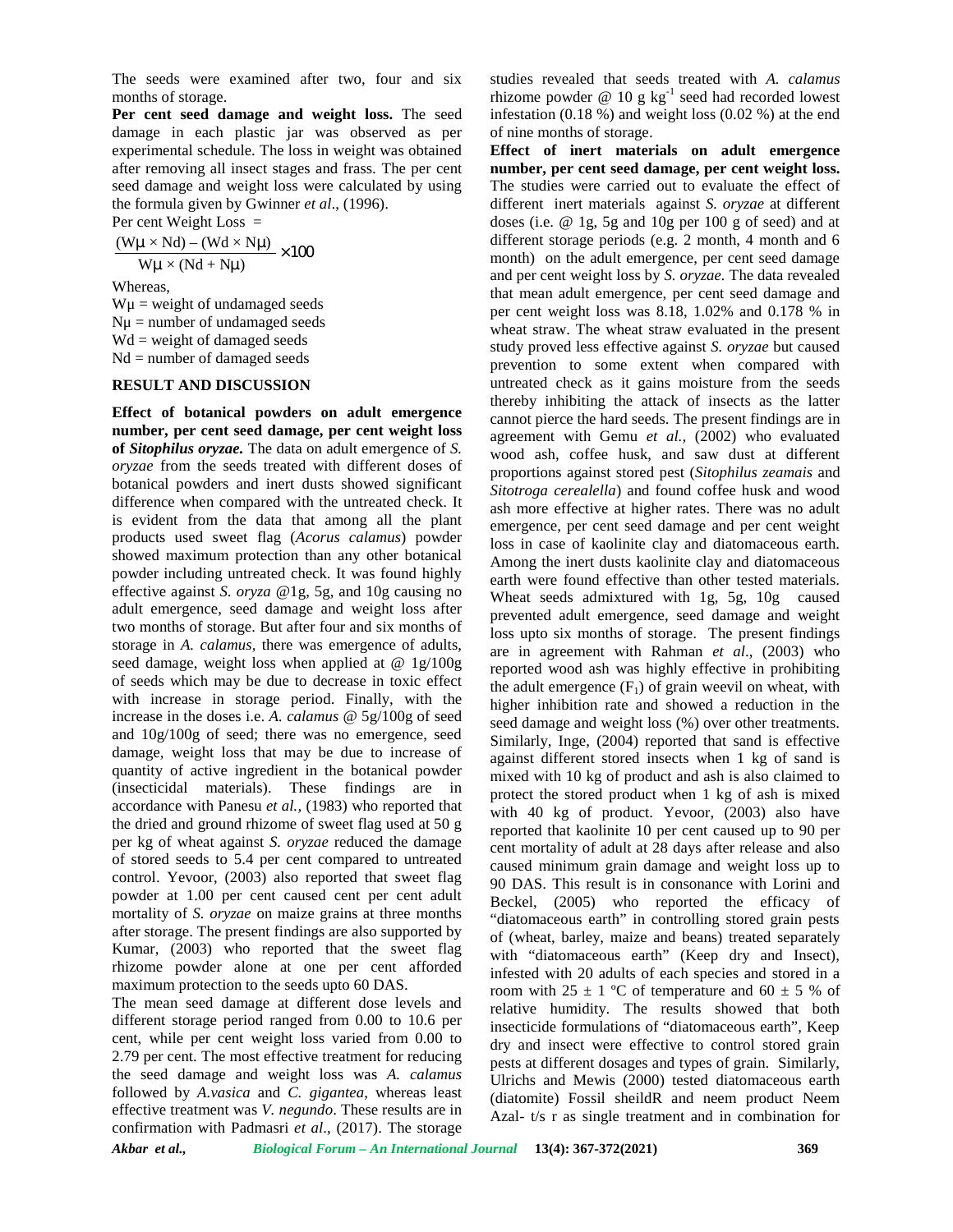the control of *Sitophilus oryzae* and *Tribolium castaneum*. DE applied in concentrations of 0.5, 1.0 and 2.0g/kg rice reduced number of surviving beetles significantly. A single treatment with neem product, in

concentrations of 0.01, 0.1, 0.2, and 1.0g *Azadirachtin*  $kg<sup>-1</sup>$  rice increased the mortality rate for both species significantly.

| <b>Storage</b>         |                |                    | 2 Months     |                 |                |                    | 4 Months    |                 |                | <b>6 Months</b>    |      |                 |                      |
|------------------------|----------------|--------------------|--------------|-----------------|----------------|--------------------|-------------|-----------------|----------------|--------------------|------|-----------------|----------------------|
|                        |                | Dose\100g 0f seeds |              |                 |                | Dose\100g of seeds |             |                 |                | Dose\100g of seeds | Mean |                 |                      |
| Dose<br>Treatment      | 1 <sub>g</sub> | 5g                 | 10g          | Mean<br>$(S*T)$ | 1 <sub>g</sub> | 5 <sub>g</sub>     | 10g         | Mean<br>$(S*T)$ | 1 <sub>g</sub> | 5 <sub>g</sub>     | 10g  | Mean<br>$(S*T)$ | (Treatments)         |
| A. calamus             | 0.00           | 0.00               | 0.00         | 0.00            | 0.13           | 0.00               | 0.00        | 0.04            | 0.13           | 0.00               | 0.00 | 0.04            | 0.29                 |
| V. negundo             | 1.90           | 1.40               | 0.93         | 1.41            | 2.40           | 1.70               | 1.36        | 1.82            | 3.60           | 2.00               | 1.80 | 2.46            | e<br>1.90            |
| A. vasica              | 0.63           | 0.10               | 0.00         | 0.24            | 1.10           | 0.30               | 0.00        | 0.46            | 2.00           | 0.70               | 0.40 | 1.03            | 0.58                 |
| C. gigantean           | 1.73           | 1.03               | 0.53         | 1.10            | 2.56           | 1.16               | 1.00        | 1.57            | 2.93           | 1.63               | 1.13 | 1.90            | 1.52                 |
| <b>Kaolinite clay</b>  | 0.00           | 0.00               | 0.00         | 0.00            | 0.00           | 0.00               | 0.00        | 0.00            | $0.00\,$       | 0.00               | 0.00 | 0.00            | $\mathbf{a}$<br>0.00 |
| Diatomaceous earth     | 0.00           | 0.00               | 0.00         | 0.00            | 0.00           | 0.00               | 0.00        | 0.00            | 0.00           | 0.00               | 0.00 | 0.00            | a<br>0.00            |
| Wheat straw            | 1.26           | 0.97               | 0.26         | 0.83            | 1.43           | 0.56               | 0.50        | 0.83            | 2.33           | 1.01               | 0.82 | 1.39            | $\epsilon$<br>1.02   |
| <b>Untreated check</b> | 4.43           | 6.33               | 7.33         | 6.03            | 9.1            | 9.6                | 9.86        | 9.53            | 14.3           | 16.4               | 18.2 | 16.3            | 10.6                 |
| $Mean(D*S)$            | 0.79           | 0.50               | 0.24         |                 | 1.09           | 0.53               | 0.41        |                 | 1.57           | 0.76               | 0.59 |                 |                      |
| Mean (D)               |                |                    | 0.4168(10 g) |                 |                |                    | 0.5997(5 g) |                 |                | 1.1508(1 g)        |      |                 |                      |
| Mean $(S)$             |                | 0.5132             |              |                 |                |                    | 0.6778      |                 |                | 0.9763             |      |                 |                      |
| <b>F</b> value         |                |                    | F value      |                 | P value        |                    |             |                 |                |                    |      |                 |                      |
| Treatment (T)          | 264.032        |                    |              |                 | 0.000          |                    |             |                 |                |                    |      |                 |                      |
| Dose $(D)$             | 147.252        |                    |              |                 | 0.000          |                    |             |                 |                |                    |      |                 |                      |
| Storage (S)            |                |                    | 55.609       |                 |                |                    | 0.000       |                 |                |                    |      |                 |                      |
| $T^*S$                 |                |                    | 7.878        |                 | 0.000          |                    |             |                 |                |                    |      |                 |                      |
| $D^*S$                 |                |                    | 6.777        |                 | 0.000          |                    |             |                 |                |                    |      |                 |                      |
| $T^*D^*S$              |                |                    | 1.191        |                 |                |                    | 0.263       |                 |                |                    |      |                 |                      |

**Table 1: Effect of botanical powders and inert dusts on seed damage (%).**

Mean of three replications.

 $DMRT$  (P=0.05)

T\*S= Treatment\*Storage, D\*S= Dose\*Storage, T\*D\*S=Ttreatment\*Dose\*Storage

## **Table 2: Effect of botanical powders and inert dusts on weight loss (%) by** *S. oryzae.*

| <b>Storage</b>               |                |                    | 2 Months |                  |      |                    | 4 Months   |                  |      | <b>6 Months</b>    |      |                  |                       |
|------------------------------|----------------|--------------------|----------|------------------|------|--------------------|------------|------------------|------|--------------------|------|------------------|-----------------------|
|                              |                | Dose\100g of seeds |          |                  |      | Dose\100g of seeds |            |                  |      | Dose\100g of seeds | Mean |                  |                       |
| <b>Dose/Treatment</b>        | 1 <sub>g</sub> | 5g                 | 10g      | Mean<br>$(S^*T)$ | 1g   | 5g                 | 10g        | Mean<br>$(S^*T)$ | 1g   | 5g                 | 10g  | Mean<br>$(S^*T)$ | (Treatments)          |
| A. calamus                   | 0.00           | 0.00               | 0.00     | 0.00             | 0.01 | 0.00               | 0.00       | 0.06             | 0.00 | 0.00               | 0.00 | 0.00             | a<br>0.001            |
| V. negundo                   | 0.53           | 0.45               | 0.24     | 0.41             | 0.73 | 0.44               | 0.28       | 0.48             | 0.73 | 0.61               | 0.46 | 0.60             | 0.500                 |
| A. vasica                    | 0.03           | 0.02               | 0.00     | 0.01             | 0.36 | 0.00               | 0.00       | 0.12             | 0.59 | 0.13               | 0.06 | 0.26             | 0.134                 |
| C. gigantean                 | 0.55           | 0.31               | 0.03     | 0.29             | 0.81 | 0.41               | 0.30       | 0.51             | 1.04 | 0.35               | 0.23 | 0.53             | 0.448                 |
| <b>Kaolinite clay</b>        | 0.00           | 0.00               | 0.00     | 0.00             | 0.00 | 0.00               | 0.00       | 0.00             | 0.00 | 0.00               | 0.00 | 0.00             | 0.000                 |
| <b>Diatomaceous</b><br>earth | 0.00           | 0.00               | 0.00     | 0.00             | 0.00 | 0.00               | 0.00       | 0.00             | 0.00 | 0.00               | 0.00 | 0.00             | 0.000                 |
| Wheat straw                  | 0.31           | 0.15               | 0.00     | 0.15             | 0.47 | 0.05               | 0.07       | 0.20             | 0.41 | 0.12               | 0.03 | 0.18             | $\mathbf{c}$<br>0.178 |
| <b>Untreated Check</b>       | 1.03           | 1.46               | 1.80     | 1.43             | 2.59 | 2.49               | 2.53       | 2.53             | 3.76 | 4.74               | 4.81 | 4.43             | 2.79                  |
| $Mean(D*S)$                  | 0.20           | 0.13               | 0.04     |                  | 0.34 | 0.13               | 0.09       |                  | 0.39 | 0.17               | 0.10 |                  |                       |
| Mean(D)                      |                | 0.0811(10g)        |          |                  |      |                    | 0.1454(5g) |                  |      | 0.3151(1g)         |      |                  |                       |
| Mean $(S)$                   |                |                    | 0.1257   |                  |      |                    | 0.1897     |                  |      | .2262              |      |                  |                       |
| <b>Factor</b>                |                |                    | F value  |                  |      |                    | P value    |                  |      |                    |      |                  |                       |
| Treatment (T)                |                |                    | 105.685  |                  | .000 |                    |            |                  |      |                    |      |                  |                       |
| Dose $(D)$                   |                |                    | 78.949   |                  | .000 |                    |            |                  |      |                    |      |                  |                       |
| Storage (S)                  |                |                    | 13.977   |                  | .000 |                    |            |                  |      |                    |      |                  |                       |
| $T^*S$                       |                |                    | 3.105    |                  | .001 |                    |            |                  |      |                    |      |                  |                       |
| $D*S$                        |                |                    | 3.712    |                  | .007 |                    |            |                  |      |                    |      |                  |                       |
| $T^*D^*S$                    |                |                    | 1.295    |                  | .181 |                    |            |                  |      |                    |      |                  |                       |

Data based on three replications.

Mean of three replications.

DMRT (P=0.05)

T\*S= Treatment\*Storage, D\*S= Dose\*Storage, T\*D\*S=Ttreatment\*Dose\*Storage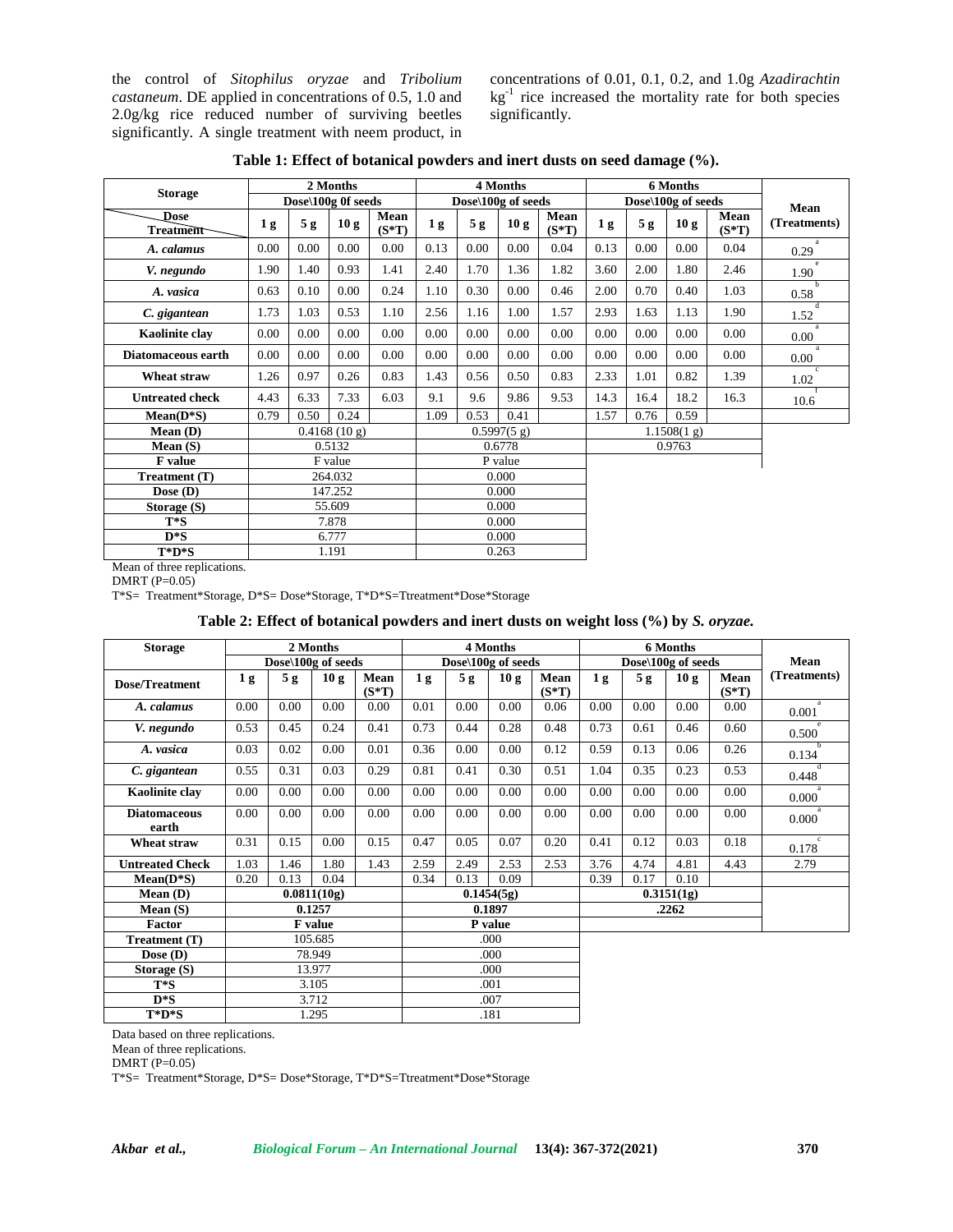The combination of neem and diatomaceous earth (1.0 g DE with 0.2 or 1.0 g *Azadirachtin*) was more effective than the single treatment in reducing the numbers of beetles. Our results are also in agreement with by Verma *et al*., (1976) who reported cent per cent mortality within 72 hours after treatment. Similarly Studies made by Arthur and Puterka, (2002) reported that this pest is more susceptible to diatomaceous earth treatment exposure compared with other assessed pests and also that the mortality rate depends partially on the grain temperature and/or moisture content.

|                              | 2 Months       |                |                        |                 |                | 4 Months             |                | 6 Months           |                |                |                |                 |                                     |
|------------------------------|----------------|----------------|------------------------|-----------------|----------------|----------------------|----------------|--------------------|----------------|----------------|----------------|-----------------|-------------------------------------|
| <b>Storage</b>               |                |                | Dose\100g 0f seeds     |                 |                | Dose\100g of seeds   |                | Dose\100g of seeds | Mean           |                |                |                 |                                     |
| Dose<br>Treatment            | 1 <sub>g</sub> | 5 <sub>g</sub> | 10g                    | Mean<br>$(S*T)$ | 1 <sub>g</sub> | 5g                   | 10g            | Mean<br>$(S*T)$    | 1 <sub>g</sub> | 5g             | 10g            | Mean<br>$(S*T)$ | (Treatments)                        |
| A. calamus                   | 0.00<br>(0.71) | 0.00<br>(0.71) | 0.00<br>(0.71)         | 0.00<br>(0.71)  | 0.33<br>(0.88) | 0.00<br>(0.71)       | 0.00<br>(0.71) | 0.11<br>(0.76)     | 0.66<br>(1.05) | 0.00<br>(0.71) | 0.00<br>(0.71) | 0.22<br>(0.82)  | 0.11 <sup>a</sup><br>(0.76)         |
| V. negundo                   | 3.33<br>(1.93) | 2.66<br>(1.77) | 1.66<br>(1.46)         | 2.55<br>(1.72)  | 5.33<br>(2.40) | 3.66<br>(2.03)       | 3.00<br>(1.85) | 4.00<br>(2.09)     | 7.00<br>(2.73) | 6.66<br>(2.67) | 5.00<br>(2.32) | 6.22<br>(2.57)  | 4.25 <sup>d</sup><br>(2.12)         |
| A. vasica                    | 1.33<br>(1.34) | 0.66<br>(1.05) | 0.00<br>(0.71)         | 0.66<br>(1.03)  | 2.33<br>(1.67) | $2.00\,$<br>(1.55)   | 1.00<br>(1.22) | 1.77<br>(1.48)     | 4.66<br>(2.25) | 3.66<br>(2.03) | 1.33<br>(1.34) | 3.22<br>(1.87)  | 1.88 <sup>b</sup><br>(1.46)         |
| C. gigantean                 | 2.66<br>(1.73) | 1.33<br>(1.34) | 0.66<br>(1.05)         | 1.55<br>(1.37)  | 4.33<br>(2.16) | 3.66<br>(2.03)       | 1.66<br>(1.46) | 3.22<br>(1.88)     | 6.66<br>(2.64) | 5.66<br>(2.47) | 3.66<br>(2.01) | 5.33<br>(2.37)  | $\overline{3.37^{\circ}}$<br>(1.87) |
| <b>Kaolinite clay</b>        | 0.00<br>(0.71) | 0.00<br>(0.71) | 0.00<br>(0.71)         | 0.00<br>(0.71)  | 0.00<br>(0.71) | 0.00<br>(0.71)       | 0.00<br>(0.71) | 0.00<br>(0.71)     | 0.00<br>(0.71) | 0.00<br>(0.71) | 0.00<br>(0.71) | 0.00<br>(0.71)  | 0.00 <sup>a</sup><br>(0.71)         |
| <b>Diatomaceous</b><br>earth | 0.00<br>(0.71) | 0.00<br>(0.71) | 0.00<br>(0.71)         | 0.00<br>(0.71)  | 0.00<br>(0.71) | 0.00<br>(0.71)       | 0.00<br>(0.71) | 0.00<br>(0.71)     | 0.00<br>(0.71) | 0.00<br>(0.71) | 0.00<br>(0.71) | 0.00<br>(0.71)  | 0.00 <sup>a</sup><br>(0.71)         |
| Wheat straw                  | 4.66<br>(2.24) | 1.33<br>(1.34) | 0.66<br>(1.05)         | 2.22<br>(1.54)  | 9.66<br>(3.18) | 8.00<br>(2.90)       | 4.66<br>(2.24) | 7.44<br>(2.77)     | 20.3<br>(4.56) | 15.6<br>(4.01) | 8.66<br>(3.02) | 14.8<br>(3.86)  | $8.18^e$<br>(2.71)                  |
| <b>Untreated</b><br>check    | 20.3<br>(4.56) | 27.3<br>(5.27) | 29<br>(5.42)           | 25.5<br>(5.08)  | 34.3<br>(5.90) | 53.3<br>(7.33)       | 56.6<br>(7.56) | 48.0<br>(6.93)     | 78<br>(8.86)   | 92.3<br>(7.56) | 95<br>(9.76)   | 88.4<br>(8.72)  | 53.9 <sup>f</sup><br>(6.91)         |
| $Mean(D*S)$                  | 1.71<br>(1.33) | 0.85<br>(1.04) | 0.429(0.91)            |                 | 3.14<br>(1.67) | 2.47(1.52)           | 1.47<br>(2.22) |                    | 5.61<br>(2.09) | 4.52<br>(1.90) | 2.66<br>(1.54) |                 |                                     |
| Mean (D)                     |                |                | 1.52<br>$(1.42)^{a}$   |                 |                | 2.62<br>$(2.16)^{b}$ |                | 3.49<br>$(2.29)^c$ |                |                |                |                 |                                     |
| Mean(S)                      |                |                | 1.0000<br>$(1.61)^{a}$ |                 |                | 2.36<br>$(2.17)^{b}$ |                | 4.27<br>$(2.71)^c$ |                |                |                |                 |                                     |
| Factor                       |                |                | F value                |                 |                | P value              |                |                    |                |                |                |                 |                                     |
| <b>Treatment</b><br>(T)      |                |                | (21447)                |                 | 0.000          |                      |                |                    |                |                |                |                 |                                     |
| Dose $(D)$                   |                |                | (22.5)                 |                 |                | 0.000                |                |                    |                |                |                |                 |                                     |
| Storage (S)                  |                |                | (405.5)                |                 |                | 0.000                |                |                    |                |                |                |                 |                                     |
| $T^*S$                       |                |                | (69.2)                 |                 |                | 0.000                |                |                    |                |                |                |                 |                                     |
| $D * S$                      |                |                | (4.04)                 |                 |                | 0.004                |                |                    |                |                |                |                 |                                     |
| $T^*D^*S$                    |                |                | (4.94)                 |                 |                | 0.00                 |                |                    |                |                |                |                 |                                     |

**Table 3: Effect of botanical powders and inert dusts on number of adult emergence.**

Mean of three replications.

Figures in the paranthesis are squar root transformed values. Mean followed by same letters in column are not significantly different by DMRT  $(P=0.05)$ .

T\*S = Treatment\*Storage, D\*S= Dose\*Storage, T\*D\*S=Ttreatment\*Dose\*Storage

**Summery and Conclusion:** The findings of the present investigation concluded that among all botanicals and inert dusts, *A. calamus*, kaolinite clay and diatomaceous earth were found superior seed protactants, suppressed the adult emergence, reduced the seeds damage and weight loss. Application of botanical powders and inert dusts to stored seeds is an eco-friendly, inexpensive, and effective technique as these substances are locally available, cost effective and their easy adaptability are advantageous leading to acceptance of this promising technology by farmers.

### **REFERENCES**

Ali, Q. M., Abbas, M., & Arif, S. (2013). Monitoring of resistance against phosphine in stored grain insect pests in Sindh. *Middle East Journal of Science and Research*, *6*: 1501-1507.

- Anonymous, (2017). Directorate of Economics & Statistics. Digest of Statistics Jammu & Kashmir*.* Government of Jammu & Kashmir, Srinagar. PP. 650.
- Anonymous, (2017). Directorate of Economics and Statistics (DES), Ministry of Agriculture and Farmers Welfare (MoA&FW), India
- Anwar, M., Ahmad, F., Hassan, M., & Ahmad, M. (2003). Control of insect pests of stored wheat by prolonged exposure to phosphine gas under polyethylene cover*. Pakistan Journal of Entomology*, *25*: 33-36.
- Arannilewa, S. T., Ekrakene, T., & Akinney J. O. (2002). Laboratory evaluation of four medicinal plants as protectants against the maize weevil, *Sitophilus zeamais* (Mots). *African Journal of Biotechnology*, *5*(21): 2032-2036.
- Arthur, F.A., & Puterka G. J. (2002). Evaluation of kaolinite based particles films to control *Tribolium* species (coleopteran: tenebrionidae). *Journal of stored products Research*, *38*: 341-348.